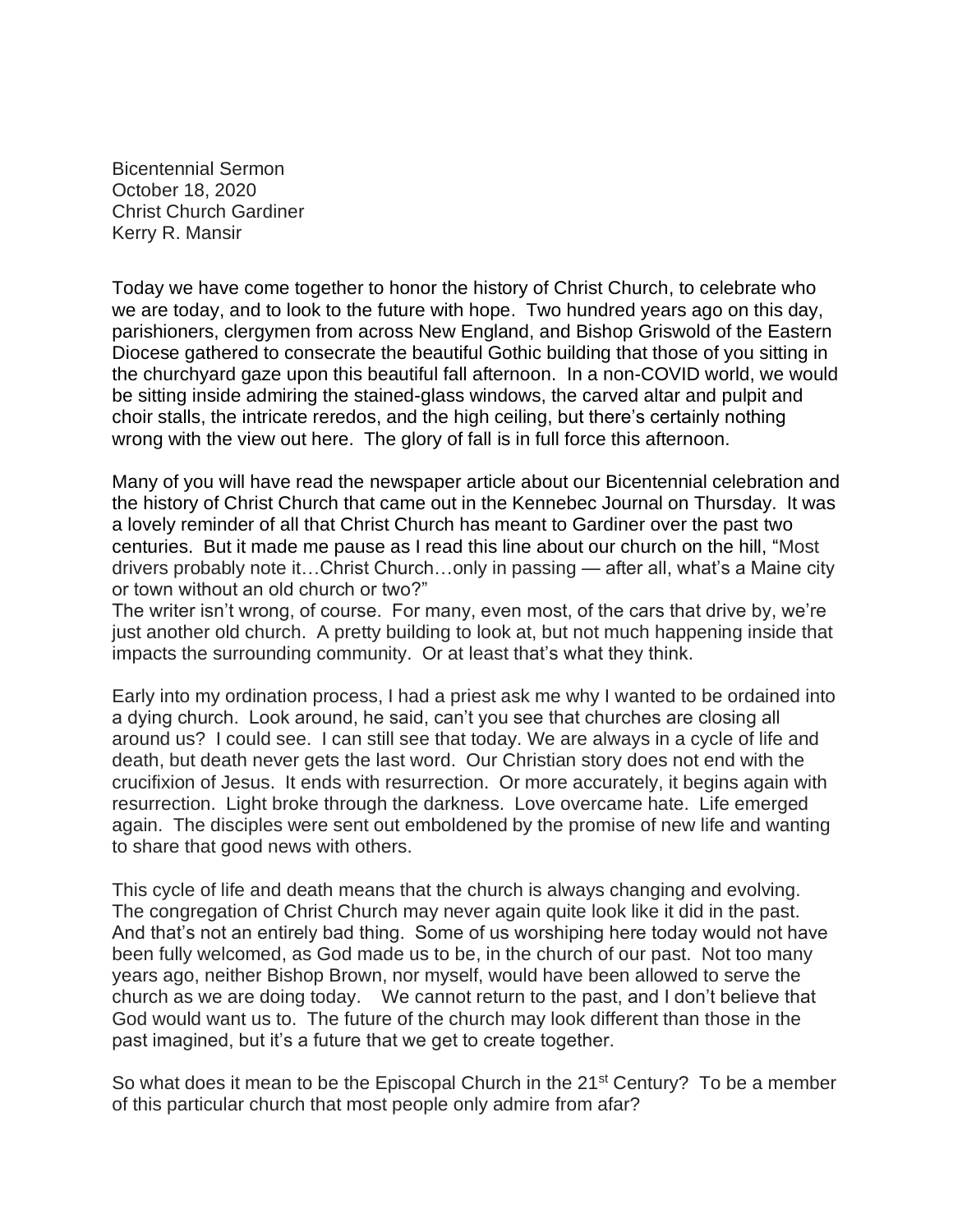One sign of what the Church is called to be in this new age was apparent at our Annual Convention of the Diocese yesterday. Priests and deacons and delegates from each Episcopal Church in the Diocese of Maine gathered, on Zoom this year of course, to discuss the business of the church. And after pretty quickly dispensing of the annual business that consists of electing people to diocesan committees and voting on the budget and what churches pay in assessments to the Diocese, we moved to the heart of the Convention: the resolutions. It was this discussion that took most of the time and energy of our gathering. These resolutions addressed a covenant on anti-racism, an acknowledgement of white privilege, support for legislation that would revise the unjust Maine Indian Claims Settlement Act, advancing tribal self-determination, and the creation of a carbon offset program for the Diocese to reduce carbon emissions and our damage to God's creation.

There were two important aspects to each of these resolutions that I believe are reflected in what Christians are being called to today.

The first, is honesty about where we've been, what we've done, and who we are—even if the past and present aren't always pretty.

And the second is, intentionality about who we hope to be, what we need to change, and how we might shape the world to look more like God's vision for the world.

You might have heard me use this borrowed phrase before that the Gospels and the message of Jesus are meant to comfort the afflicted and afflict the comfortable. At times we desperately need the comfort of Jesus, the one who heals and feeds and stretches out his hand to those in despair. But at other times, our comfort and complacency need to be challenged. The story of Jesus calls us to a constant evaluation of our lives and our interconnectedness with others. It calls us to a spirit of confession and repentance—not to focus on how wretched we are, but to point us more fully toward the person that God knows we can be.

And, beyond that, the story of Jesus calls us to action.

Action that must take place outside of the beautiful granite building that is our spiritual home. And that's the part of the story that people are missing when they drive by our stately church on the hill without realizing that our worship and study and relationships in there affect how we act out here in the world. We don't live out our Christian lives in a bubble. We come to the church—whether in the sanctuary, in this churchyard, or watching on Facebook from our living rooms, to strengthen our faith so that we might live faithfully in the world.

As our Gospel this morning showed, being a Christian has always meant learning to live in the tension of this world and God's world. Jesus' words: "Give to the emperor the things that are the emperor's and give to God the things that are God's," mean that we while we must live *with* the powers that be, we always live *for* God. We don't get to retreat into our faith or our churches.